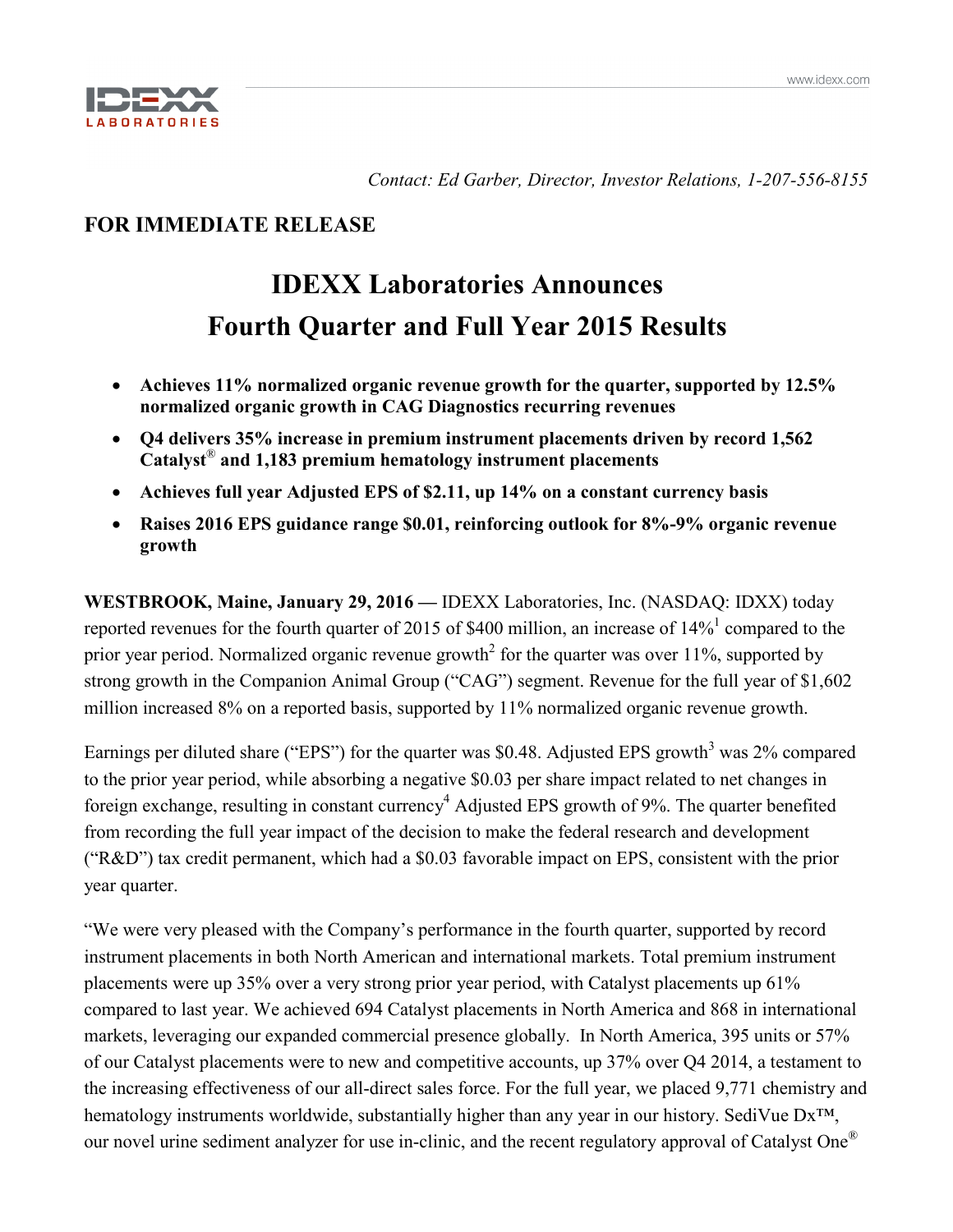IDEXX Announces Fourth Quarter Results January 29, 2016 Page 2 of 14

in Japan, will add to our already substantial momentum in placing instruments as we move through 2016," said Jonathan Ayers, the Company's Chairman and Chief Executive Officer.

"SediVue is a breakthrough innovation that helps improve accuracy and streamlines workflows of a historically challenging manual process involving microscopic interpretation. SediVue presents veterinarians with a huge opportunity to enhance the quality of patient care while simultaneously helping to drive practice revenue growth and staff efficiency. Working in concert with chemistry and hematology, urinalysis forms the essential third pillar of the minimum diagnostic database in pet care," continued Ayers.

"We also continue to be pleased by the enthusiastic response of our customers to IDEXX SDMA™, our unique test for kidney disease, a common condition in pets. IDEXX SDMA has now been automatically added to all chemistry panels for customers in all of our major reference laboratory markets globally. This novel kidney parameter is being well received globally by our customers, helped in part by the inclusion of SDMA in the International Renal Interest Society (IRIS) guidelines. IRIS is led by a board of 15 world-renowned independent veterinarians from 10 different countries, so the inclusion of SDMA as an important marker for renal function is a worldwide endorsement."

"Our solid finish to 2015 is positioning us to deliver continued strong constant currency revenue and profit gains in 2016."

# **Fourth Quarter Financial Performance Highlights**

Fourth quarter revenue increased 14% to \$400 million. Normalized organic revenue growth was 11% and benefited in part from incremental margin capture associated with the move to an all-direct sales model for US CAG Diagnostics.

- Companion Animal Group normalized organic revenue growth was 13% for the fourth quarter, driven by 12.5% normalized growth in recurring CAG Diagnostics revenues and a 28% increase in organic revenue growth<sup>2</sup> in CAG Diagnostics instruments. CAG Diagnostics recurring revenue gains were driven by 16% normalized organic growth in IDEXX VetLab® consumable revenues, reflecting solid volume gains and benefits from margin capture, and 11% organic growth in reference laboratory diagnostic and consulting services revenues, supported by continued strong double-digit reference lab revenue gains in the US. Rapid assay revenues achieved 9% normalized organic growth, supported by higher 4Dx product volumes and benefits from margin capture.
- Livestock, Poultry and Dairy ("LPD") organic revenue increased 2% for the fourth quarter reflecting solid growth in new products worldwide and strong poultry and swine sales in emerging markets, offset partially by lower livestock services revenue in Australia and lower Europe bovine revenue.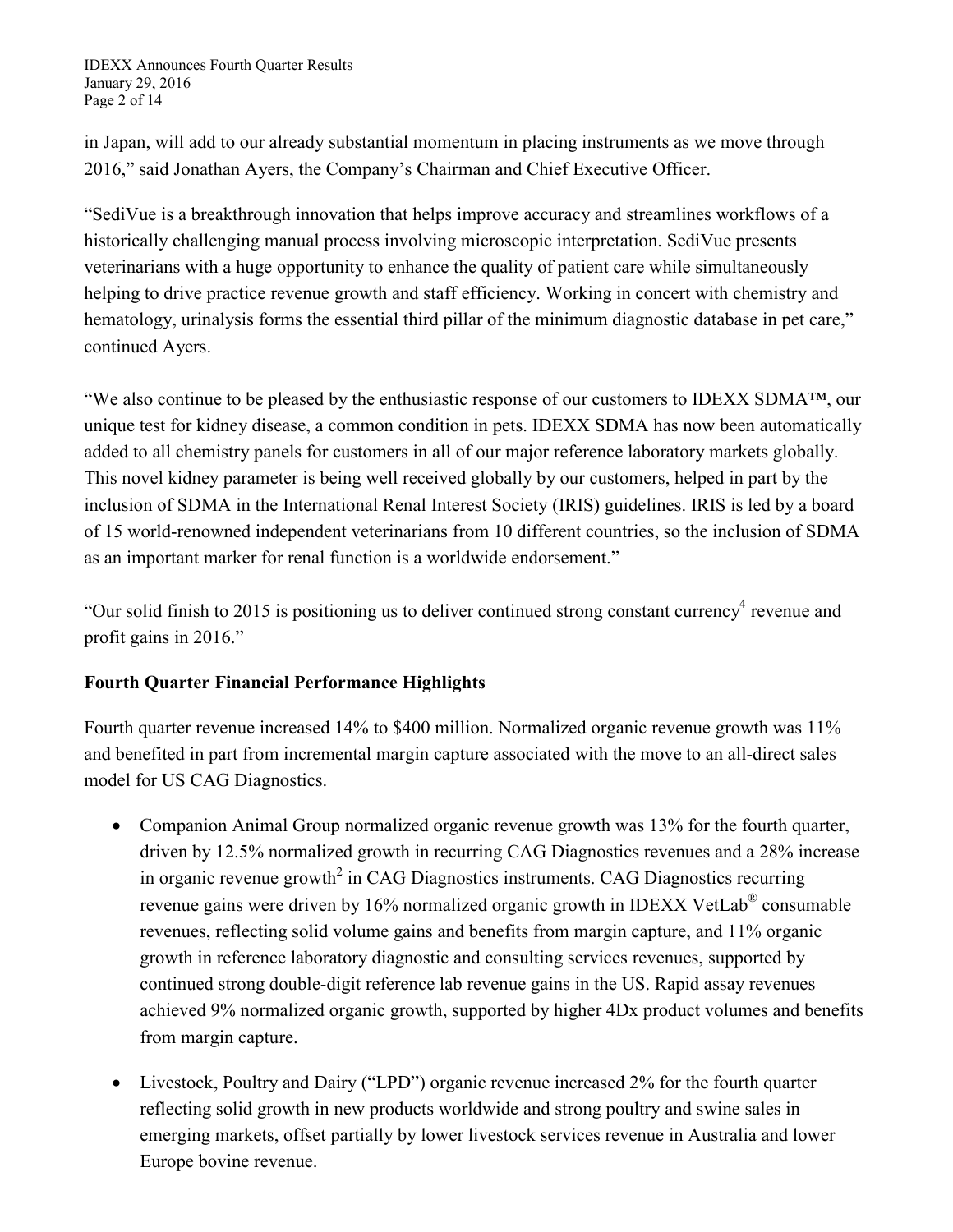• Water's organic revenue growth was 10% in the fourth quarter, due to worldwide increases in core coliform and E.coli products, as well as benefits from the launch of our new Quanti-Tray® Sealer PLUS product.

The following table presents adjusted revenue, gross profit, gross margin, operating profit, operating margin, EPS, and EPS growth, which are non-GAAP financial measures that have been adjusted for the following items in the prior year periods:

|                                                                       | Revenue | Gross<br>Profit | Gross<br>Margin | Operating<br>Profit | Operating<br>Margin | <b>EPS</b> | <b>EPS</b><br>Growth |
|-----------------------------------------------------------------------|---------|-----------------|-----------------|---------------------|---------------------|------------|----------------------|
| Reported Fourth Quarter 2015                                          | \$399.7 | \$217.7         | 54.5%           | \$66.9              | 16.7%               | \$0.48     | 77.8%                |
| No adjustments required                                               |         |                 |                 |                     |                     |            |                      |
| Adjusted Fourth Quarter 2015                                          | \$399.7 | \$217.7         | 54.5%           | \$66.9              | 16.7%               | $$0.48^3$  | $2.1\%$ <sup>3</sup> |
| Reported Fourth Quarter 2014                                          | \$352.0 | \$182.2         | 51.8%           | \$34.8              | 9.9%                | \$0.27     |                      |
| Impact of distributor inventory<br>drawdown<br>Non-recurring expenses | 25.1    | 20.8            |                 | 20.8                |                     | 0.14       |                      |
| associated with transition to all-<br>direct sales strategy           |         |                 |                 | 5.2                 |                     | 0.03       |                      |
| Expense ramp-up in advance of<br>transition to new sales strategy     |         |                 |                 | 4.6                 |                     | 0.03       |                      |
| <b>Adjusted Fourth Quarter 2014</b>                                   | \$377.1 | \$203.0         | 53.8%           | \$65.4              | 17.3%               | $$0.47^3$  |                      |

*Amounts in millions except per share data and percentages*

Gross Profit increased 20% compared to the prior year period. Gross Margin adjusted for the impact of the prior year US channel inventory reductions increased from 53.8% to 54.5%, reflecting lower manufacturing costs and benefits from moderate price gains, which offset mix impacts from strong instrument sales.

Operating Margin was 16.7% in the fourth quarter, down slightly from prior year period adjusted operating margin of 17.3%. This change reflects increases in operating expenses compared to the prior year period primarily due to recurring costs associated with the all-direct US CAG Diagnostics sales strategy and other increases in global commercial resources, partly offset by the favorable impact of foreign exchange.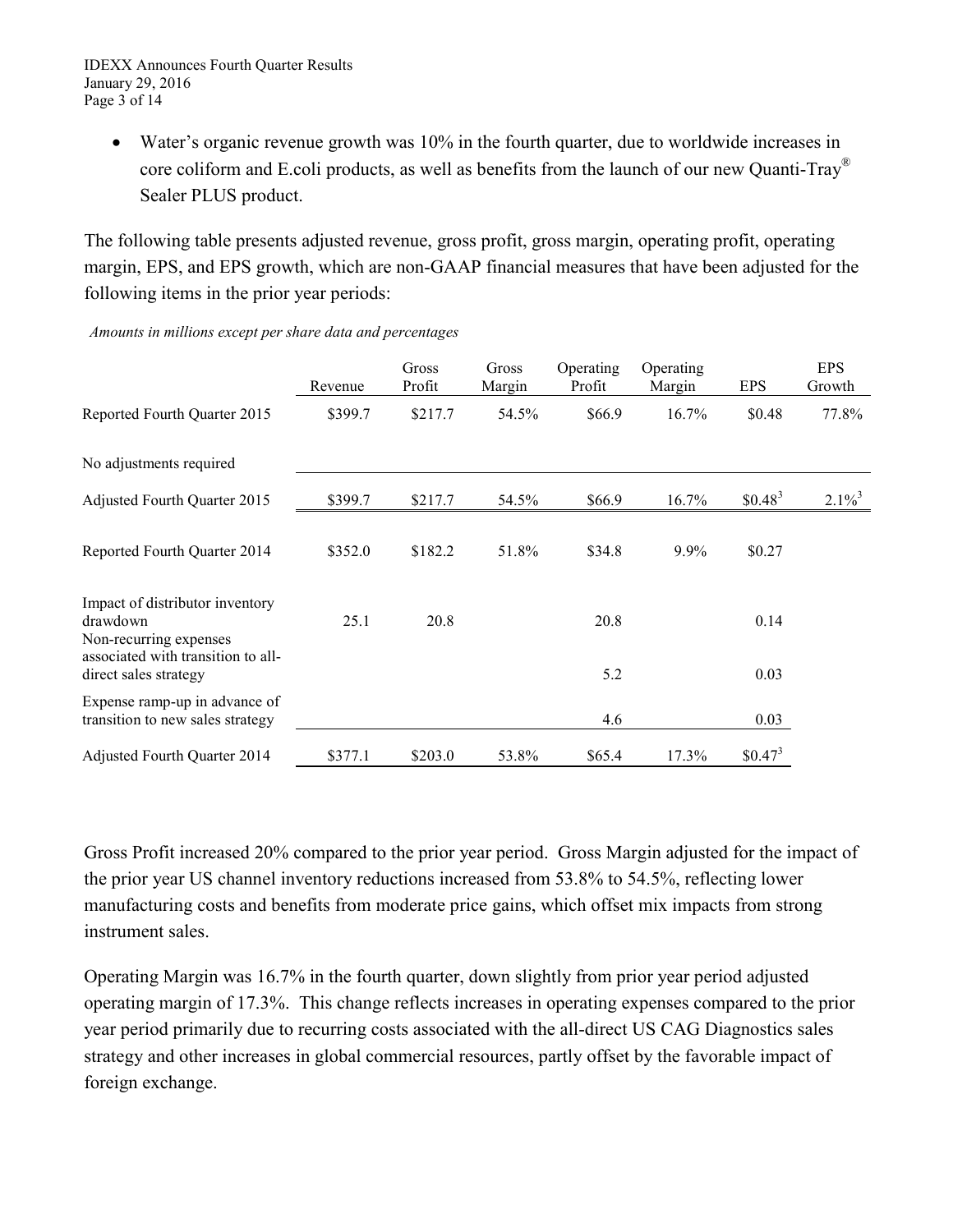IDEXX Announces Fourth Quarter Results January 29, 2016 Page 4 of 14

# **Outlook for 2016**

The Company is maintaining its organic revenue growth outlook while updating reported revenue guidance for the strengthening of the US dollar relative to foreign currencies. Despite unfavorable currency impacts, the Company is raising its EPS guidance to reflect the permanent extension of the Federal R&D tax credit and solid operating trends. Excluding foreign currency change impacts, our guidance aligns with constant currency Adjusted EPS growth of 12% to 15%.

At current foreign exchange rates, we estimate that the effect of the stronger US dollar will adversely impact 2016 reported revenue growth by approximately 2.5%, EPS by an estimated \$0.26 per share, and Adjusted EPS growth by 12% compared to rates in effect in 2015. Compared to assumptions used in our prior guidance for 2016 provided during our third quarter earnings call on October 28, 2015, the continued strengthening of the US dollar has the effect of lowering projected revenue by approximately \$25 million and EPS by \$0.04 per share, net of hedge benefits. These effects are mitigated by benefits from the decision to make the Federal R&D tax credit permanent, which is estimated to have a \$0.03 positive impact on EPS, and expected stronger operating performance, which is expected to add \$0.02 to EPS.

The Company provides the following updated guidance for 2016:

## *Amounts in millions except per share data and percentages*

|                                                | Guidance Range        | Growth Definition                   | Year-over-Year<br>Growth      |  |  |  |  |  |  |
|------------------------------------------------|-----------------------|-------------------------------------|-------------------------------|--|--|--|--|--|--|
| Revenue                                        | $$1,690 - $1,710$     | Organic Revenue Growth <sup>2</sup> | $8\%$ to $9\%$                |  |  |  |  |  |  |
|                                                |                       | Reported                            | $6\%$ to 7%                   |  |  |  |  |  |  |
| <b>EPS</b>                                     | $$2.10 - $2.17$       | Adjusted                            | $0\%$ to $3\%$ <sup>3</sup>   |  |  |  |  |  |  |
|                                                |                       | <b>Constant Currency Adjusted</b>   | $12\%$ to $15\%$ <sup>4</sup> |  |  |  |  |  |  |
|                                                |                       | Reported                            | $2\%$ to 6%                   |  |  |  |  |  |  |
| $95\%$ - 100% of net income<br>Free Cash Flow: |                       |                                     |                               |  |  |  |  |  |  |
|                                                | Capital Expenditures: | \$90 million                        |                               |  |  |  |  |  |  |

The guidance above assumes that the value of the US dollar relative to other currencies will reflect the euro at \$1.07, the British pound at \$1.41, the Canadian dollar at \$0.68, the Australian dollar at \$0.68 and the Japanese yen at ¥118 to the US dollar for the full year of 2016.

We expect that operating margins for the full year will be  $18.0\%$  to  $18.5\%$ , or approximately 100 basis points below 2015 adjusted operating margin levels, driven by foreign exchange impacts including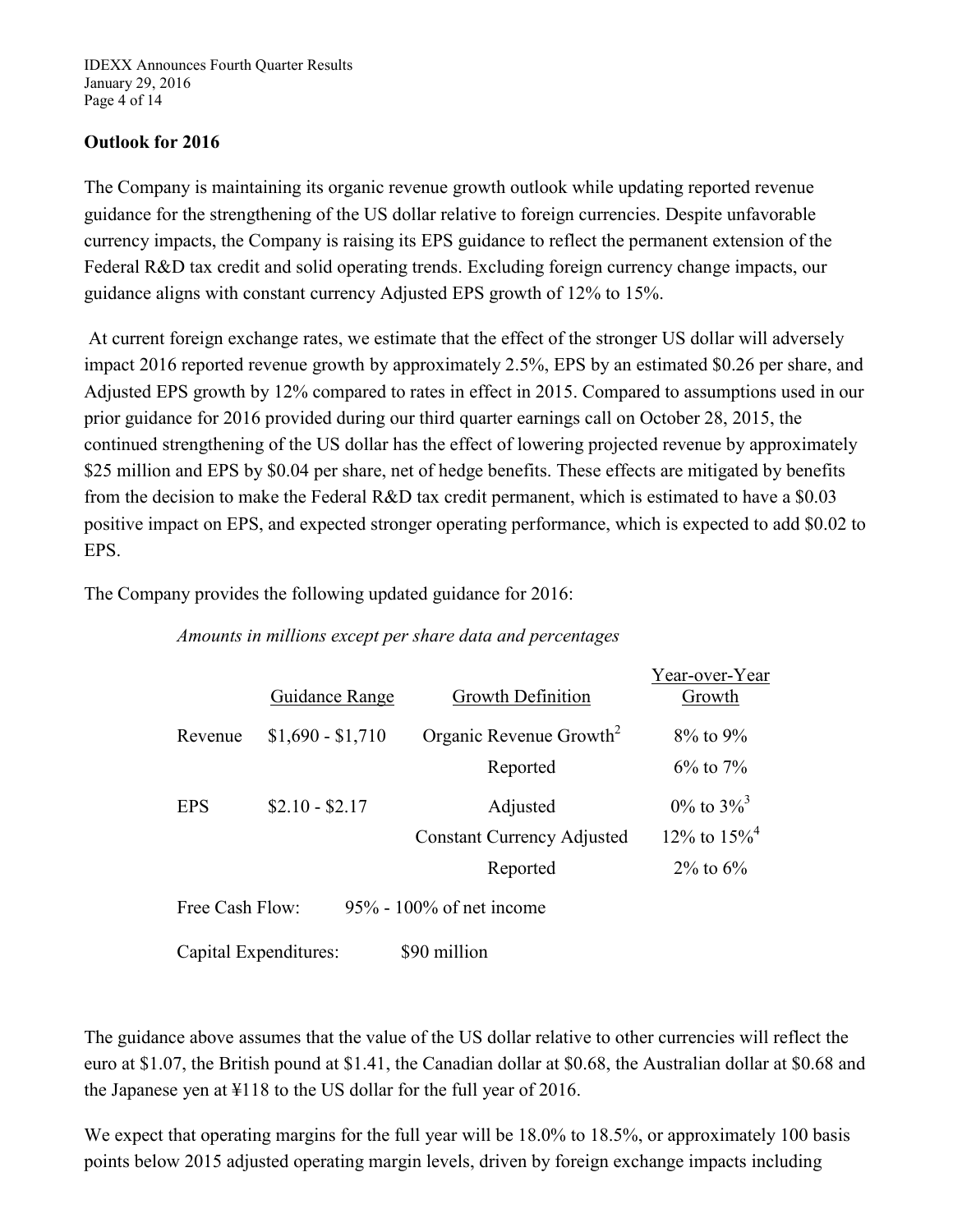IDEXX Announces Fourth Quarter Results January 29, 2016 Page 5 of 14

comparisons to benefits from 2015 hedge gains. Adjusted for currency impacts and the 2015 software impairment charge, we are targeting operating margin improvement of approximately 50 basis points from 2015 levels.

We expect an effective tax rate of 30% to 30.5%, including projected benefits from the Federal R&D tax credit. We are projecting a reduction in weighted average shares outstanding of approximately 3.5% to 4.0%, and interest expense, net of interest income, of approximately \$32 million reflecting current and projected borrowings.

# **Statement Regarding Non-GAAP Financial Measures**

The following provides information regarding certain measures used in this earnings release that are not required by, or presented in accordance with, generally accepted accounting principles in the United States of America ("GAAP"), otherwise referred to herein as non-GAAP financial measures. To supplement the Company's consolidated results presented in accordance with GAAP, the Company has disclosed non-GAAP financial measures that exclude or adjust certain items. Management believes these non-GAAP financial measures provide useful supplemental information for its and investors' evaluation of the Company's business performance and are useful for period-over-period comparisons of the performance of the Company's business and to the performance of our peers. While management believes that these non-GAAP financial measures are useful in evaluating the Company's business, this information should be considered as supplemental in nature and should not be considered in isolation or as a substitute for the related financial information prepared in accordance with GAAP. In addition, these non-GAAP financial measures may not be the same as similarly titled measures reported by other companies. See the notes to this earnings release for information regarding these non-GAAP financial measures and the reconciliations included in the notes and elsewhere in this earnings release for a reconciliation of the non-GAAP financial measures to the most directly comparable GAAP financial measures.

# **Conference Call and Webcast Information**

IDEXX Laboratories, Inc. will be hosting a conference call today at 8:30 a.m. (Eastern) to discuss its fourth quarter results and management's outlook. To participate in the conference call, dial 1-800-230- 1092 or 1-612-332-0107 and reference confirmation code 384558. An audio replay will be available through Friday, February 5, 2016 by dialing 1-320-365-3844 and referencing replay code 384558.

The call will also be available via live or archived webcast on the IDEXX Laboratories' website at www.idexx.com and will be available for one year.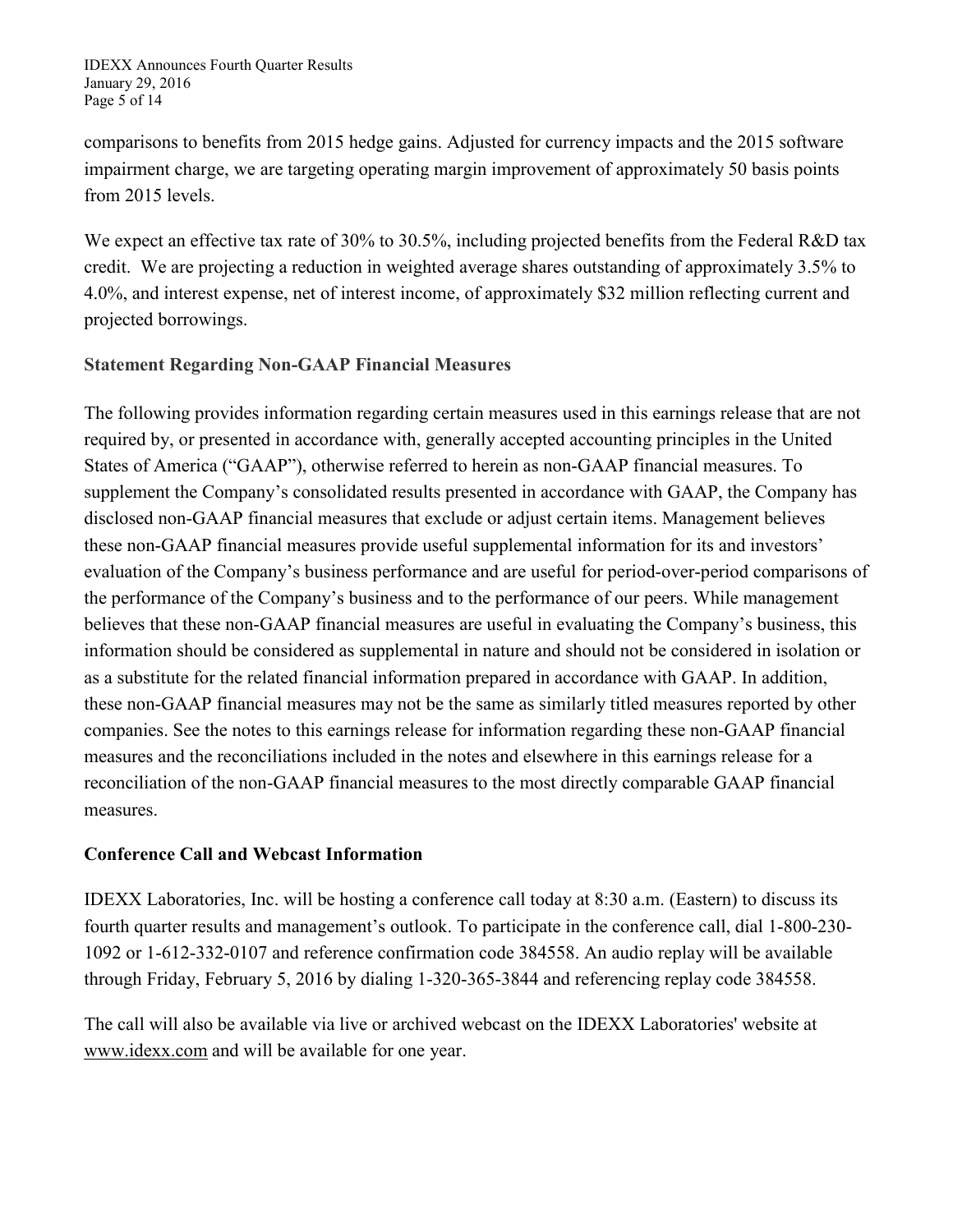## **About IDEXX Laboratories, Inc.**

IDEXX Laboratories, Inc. is a leader in pet healthcare innovation, serving practicing veterinarians around the world with a broad range of diagnostic and information technology-based products and services. IDEXX products enhance the ability of veterinarians to provide advanced medical care, improve staff efficiency and build more economically successful practices. IDEXX is also a worldwide leader in providing diagnostic tests and information for livestock and poultry and tests for the quality and safety of water and milk. Headquartered in Maine, IDEXX Laboratories employs more than 6,000 people and offers products to customers in over 175 countries.

<sup>1</sup>All references to growth and organic growth refer to growth compared to the equivalent prior year period.

<sup>2</sup>Normalized organic revenue growth and organic revenue growth are non-GAAP financial measures. Management believes that reporting organic revenue growth provides useful information to investors by facilitating easier comparisons of our revenue performance with prior and future periods and to the performance of our peers. Organic revenue growth for the fourth quarter of 2015 excludes the impact of changes in foreign currency exchange rates, which had a 5.7% unfavorable impact on revenue growth, and revenue from business acquisitions, which contributed 0.7% to revenue growth. See the supplementary analysis of results below for a reconciliation of reported revenue growth to organic revenue growth for the three months ended December 31, 2015. Management also believes that reporting normalized organic revenue growth provides useful information to investors by facilitating easier comparisons of our revenue growth performance with prior and future periods. Normalized organic revenue growth excludes the impact of changes in our significant distributors' inventory levels on organic revenue growth. When selling our products through distributors, changes in distributors' inventory levels can impact our reported sales, and these changes may be affected by many factors, which may not be directly related to underlying end-user demand for our products. Effective January 1, 2015, we fully transitioned to an all-direct sales strategy in the US, however changes in prior year US distributors' inventory levels can still impact current year reported growth results. In certain countries internationally, we continue to sell our products through third party distributors. Although we are unable to obtain data for sales to end users from certain less significant non-US third party distributors, we do not believe the impact of changes in these distributors' inventories had or would have a material impact on our growth rates in the relevant periods. Reconciliation of organic revenue growth to normalized organic revenue growth for the fourth quarter of 2015 includes the following positive impacts to organic revenue growth from changes in our significant distributors' inventory levels; Total Company 7.5%, US 13.0%, International 0.3%, CAG 9.4%, CAG Diagnostics Recurring 11.5%, VetLab consumables 18.4%, VetLab service and accessories 3.4%, and Rapid Assay 45.4%. Reconciliation of organic revenue growth to normalized organic revenue growth for the full year of 2015 includes the following positive impacts to organic revenue growth from changes in our significant distributors' inventory levels; Total Company 2.0%, US 3.4%, International 0.1%, CAG 2.5%, CAG Diagnostics Recurring 3.0%, VetLab consumables 5.1%, VetLab service and accessories 1.0%, and Rapid Assay 7.6%.

<sup>3</sup> Adjusted EPS and Adjusted EPS growth are non-GAAP financial measures. Management believes that reporting Adjusted EPS provides useful information to investors by facilitating easier comparisons of our EPS performance with prior and future periods. See table above for a reconciliation of fourth quarter 2014 and 2015 EPS adjustments, and the supplementary analysis of results section for a reconciliation of full year 2015 EPS adjustments.

4 Constant currency references are non-GAAP financial measures and exclude the impact of changes in foreign currency exchange rates. Management believes that providing constant currency information provides valuable supplemental information regarding our revenue, operating margin, and EPS performance because it is consistent with how management evaluates our performance and facilitates comparisons with prior and future periods. We estimated the net impacts of currency on our revenue, operating profit and Adjusted EPS results by restating results to the average exchange rates or exchange rate assumptions for the comparative period, which includes adjusting for the estimated impacts of foreign currency hedging transactions and certain impacts on our effective tax rates. These estimated currency changes reduced 2015 Adjusted EPS growth by 8%, projected 2016 revenue growth by 2.5%, and projected 2016 Adjusted EPS growth by 12%. Constant currency revenue growth represents the percentage change in revenue during the applicable period, as compared to the prior year period, excluding the impact of changes in foreign currency exchange rates.

<sup>5</sup><br>Free cash flow is a non-GAAP financial measure and means, with respect to a measurement period, the cash generated from operations during that period, excluding tax benefits attributable to share-based compensation arrangements, reduced by the Company's investments in fixed assets. Management believes free cash flow is a useful measure because it indicates the cash the operations of the business are generating after appropriate reinvestment for recurring investments in fixed assets that are required to operate the business. See the supplementary analysis of results below for our calculation of free cash flow for the years ended December 31, 2015 and 2014. With respect to this particular forward-looking projected non-GAAP financial measure, the Company is unable to provide a quantitative reconciliation as the inputs to the measurement are difficult to predict and estimate and are primarily dependent on future events.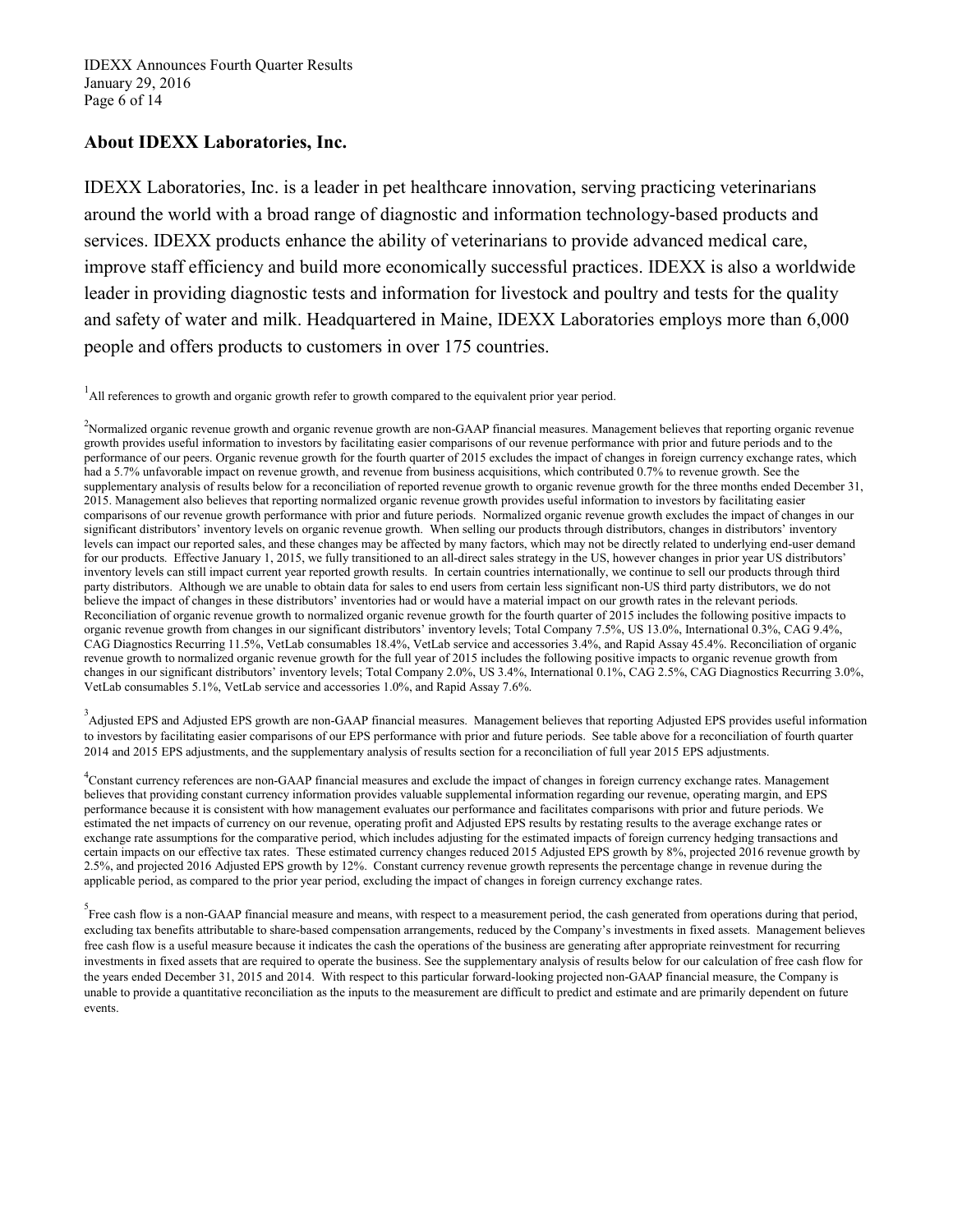### **Note Regarding Forward-Looking Statements**

*This earnings release contains statements about the Company's business prospects and estimates of the Company's financial results for future periods that are forward-looking statements as defined in the Private Securities Litigation Reform Act of 1995. Forward-looking statements are included above under "Financial Outlook for 2016" and elsewhere and can be identified by the use of words such as "expects," "may," "anticipates," "intends," "would," "will," "plans," "believes," "estimates," "should," and similar words and expressions. Our forward-looking statements include statements relating to our revenue growth and EPS outlooks; free cash flow forecast; projected impact of foreign currency exchange rates; projected operating margins, capital expenditures, effective tax rate, weighted average shares outstanding and interest expense; and projected product launches. These statements are based on management's expectation of future events as of the date of this earnings release, and the Company assumes no obligation to update any forward-looking statements as a result of new information or future events or developments. Actual results could differ materially from management's expectations. Factors that could cause or contribute to such differences include the following: the Company's ability to successfully execute its strategy, including supporting its all-direct sales strategy in the US; the Company's ability to develop, manufacture, introduce and market new products and enhancements to existing products; the Company's ability to achieve cost improvements in its worldwide network of laboratories and in the manufacture and service of in-clinic instruments; the Company's ability to identify acquisition opportunities, complete acquisitions and integrate acquired businesses; disruptions, shortages or pricing changes that affect the Company's purchases of products and materials from third parties, including from sole source suppliers; the effectiveness of the Company's sales and marketing activities; the Company's ability to manufacture complex biologic products; the impact of a change to our relationship with the Company's distributors; the impact of distributor purchasing decisions on sales of the Company's products that are sold through distribution; the Company's ability to manage the risks associated with the use of distributors to sell the Company's products; the impact of increased competition from existing and new technologies and technological advances by our competitors; the promotion and sale of our competitors' products by our former US distribution partners; the effect of government regulation on the Company's business, including government decisions about whether and when to approve the Company's products and decisions regarding labeling, manufacturing and marketing products; the impact of veterinary hospital consolidation, and the prevalence of buying consortiums on the markets for the Company's products; the Company's ability to obtain patent and other intellectual property protection*  for its products, successfully enforce its intellectual property rights and defend itself against third party claims against the Company; *changes in testing patterns or practices in veterinary medicine that affect the rate of use of the Company's products and services by veterinarians; a failure or perceived failure to comply with regulations and our policies regarding the privacy and protection of user data; the effect of any strengthening of the rate of exchange for the US dollar; the effect of any adverse changes in the financial markets on the value of the Company's investment portfolio; the impact of a weak economy on demand for the Company's products and services or increased customer credit risk; the effects of operations outside the US, including from currency fluctuations, different regulatory, political and economic conditions, and different market conditions and local business and cultural factors; the impact of the Company's limited experience and small scale in the human point-of-care market; the effects of interruptions to the Company's operations due to natural or man-made disasters, system failures or disruptions or security breaches; the effect on the Company's stock price if quarterly or annual operating results do not meet expectations of market analysts or investors in future periods; potential exposures related to our worldwide provision for income taxes and the potential loss of tax incentives; and the Company's ability to obtain financing on favorable terms. A further description of these and other factors can be found in the Company's Annual Report on Form 10-K for the year ended December 31, 2014 and the Company's Quarterly Report on Form 10-Q for the quarter ended September 30, 2015, in the sections captioned "Risk Factors," as well as the Company's other periodic reports filed or to be filed with the Securities and Exchange Commission.*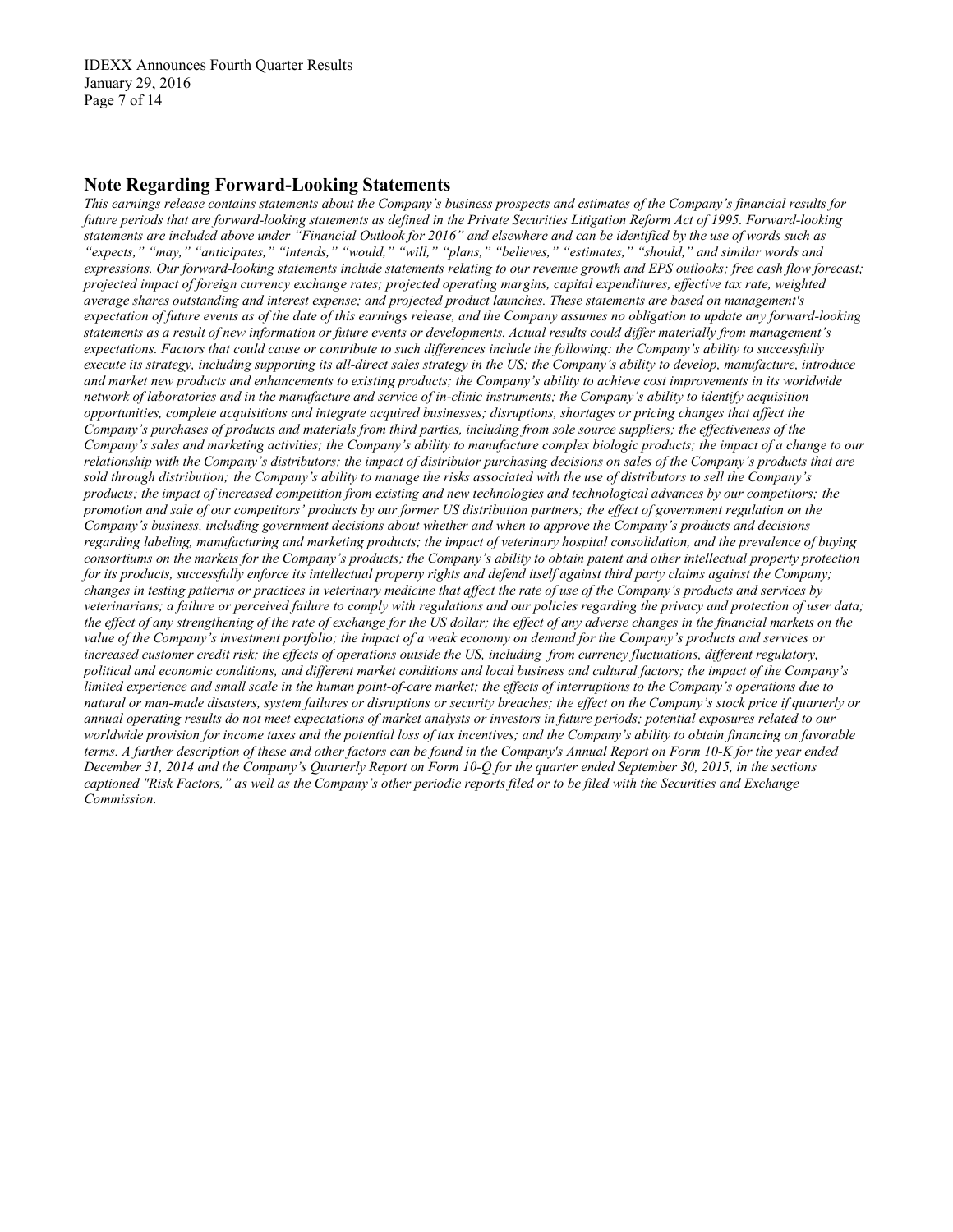#### **IDEXX Laboratories, Inc. and Subsidiaries Consolidated Statement of Operations**

*Amounts in thousands except per share data (Unaudited)*

|                     |                                               | <b>Three Months Ended</b> |              |    |              | <b>Years Ended</b> |              |    |              |  |
|---------------------|-----------------------------------------------|---------------------------|--------------|----|--------------|--------------------|--------------|----|--------------|--|
|                     |                                               |                           | December 31, |    | December 31, |                    | December 31, |    | December 31, |  |
|                     |                                               |                           | 2015         |    | 2014         |                    | 2015         |    | 2014         |  |
| <b>Revenue:</b>     | Revenue                                       | S.                        | 399,685      | S. | 351,959      | S.                 | 1,601,892    | S. | 1,485,807    |  |
| <b>Expenses and</b> |                                               |                           |              |    |              |                    |              |    |              |  |
| Income:             | Cost of revenue                               |                           | 181,990      |    | 169,794      |                    | 711,622      |    | 669,691      |  |
|                     | Gross profit                                  |                           | 217,695      |    | 182,165      |                    | 890,270      |    | 816,116      |  |
|                     | Sales and marketing                           |                           | 76,495       |    | 77,238       |                    | 299,955      |    | 283,708      |  |
|                     | General and administrative                    |                           | 48,793       |    | 45,257       |                    | 182,510      |    | 173,890      |  |
|                     | Research and development                      |                           | 25,496       |    | 24,869       |                    | 99,681       |    | 98,263       |  |
|                     | Impairment charge                             |                           |              |    |              |                    | 8,212        |    |              |  |
|                     | Income from operations                        |                           | 66,911       |    | 34,801       |                    | 299,912      |    | 260,255      |  |
|                     | Interest expense, net                         |                           | (7, 126)     |    | (4,939)      |                    | (26,771)     |    | (13,700)     |  |
|                     | Income before provision for income taxes      |                           | 59,785       |    | 29,862       |                    | 273,141      |    | 246,555      |  |
|                     | Provision for income taxes                    |                           | 15,395       |    | 3,911        |                    | 81,006       |    | 64,604       |  |
| <b>Net Income:</b>  | Net income                                    |                           | 44,390       |    | 25,951       |                    | 192,135      |    | 181,951      |  |
|                     | Less: Noncontrolling interest in subsidiary's |                           |              |    |              |                    |              |    |              |  |
|                     | earnings                                      |                           | 41           |    | (10)         |                    | 57           |    | 45           |  |
|                     | Net income attributable to stockholders       | \$                        | 44,349       | \$ | 25,961       | S                  | 192,078      | S  | 181,906      |  |
|                     | Earnings per share: Basic                     |                           | 0.49         | \$ | 0.27         |                    | 2.07         |    | 1.82         |  |
|                     | Earnings per share: Diluted                   | \$                        | 0.48         | \$ | 0.27         |                    | \$<br>2.05   | \$ | 1.79         |  |
|                     | Shares outstanding: Basic                     |                           | 90,841       |    | 95,499       |                    | 92,601       |    | 100,094      |  |
|                     | Shares outstanding: Diluted                   |                           | 91,788       |    | 96,861       |                    | 93,649       |    | 101,503      |  |

#### **IDEXX Laboratories, Inc. and Subsidiaries**

**Selected Operating Information** *(Unaudited)*

|                  |                                  | <b>Three Months Ended</b> |              | <b>Years Ended</b> |              |  |
|------------------|----------------------------------|---------------------------|--------------|--------------------|--------------|--|
|                  |                                  | December 31,              | December 31. | December 31,       | December 31, |  |
|                  |                                  | 2015                      | 2014         | 2015               | 2014         |  |
| <b>Operating</b> | Gross profit                     | 54.5%                     | 51.8%        | 55.6%              | 54.9%        |  |
| Ratios (as a     | Sales, marketing, general and    |                           |              |                    |              |  |
| percentage of    | administrative expense           | 31.3%                     | 34.8%        | 30.6%              | 30.8%        |  |
| revenue):        | Research and development expense | 6.4%                      | 7.1%         | $6.2\%$            | $6.6\%$      |  |
|                  | Income from operations'          | 16.7%                     | 9.9%         | 18.7%              | $17.5\%$     |  |

1 *Amounts presented may not recalculate due to rounding.* 

## **IDEXX Laboratories, Inc. and Subsidiaries**

**Non-GAAP Financial Measures:**

**Adjusted Revenue, Gross Profit, Operating Profit and EPS** (*Unaudited*)

*Amounts in millions except per share data and percentages*

|                                                                 | Revenue   | Gross<br>Profit | Gross<br>Margin | Operating<br>Profit | Operating<br>Margin | <b>EPS</b> |
|-----------------------------------------------------------------|-----------|-----------------|-----------------|---------------------|---------------------|------------|
| Reported Year Ended December 31, 2015                           | \$1,601.9 | \$890.3         | 55.6%           | \$299.9             | 18.7%               | \$2.05     |
| Impairment charge                                               |           |                 |                 | 8.2                 |                     | 0.06       |
| Adjusted Year Ended December 31, 2015                           | \$1,601.9 | \$890.3         | 55.6%           | \$308.1             | 19.2%               | \$2.11     |
| Reported Year Ended December 31, 2014                           | \$1,485.8 | \$816.1         | 54.9%           | \$260.3             | 17.5%               | \$1.79     |
| Impact of distributor inventory drawdown                        | 25.1      | 20.8            |                 | 20.8                |                     | 0.14       |
| Non-recurring expenses associated with transition to all-direct |           |                 |                 |                     |                     |            |
| sales strategy                                                  |           |                 | ۰               | 5.0                 |                     | 0.06       |
| Expense ramp-up in advance of transition to new sales strategy  |           |                 |                 | 9.5                 |                     | 0.03       |
| Non-recurring income tax benefit related to the deferral of     |           |                 |                 |                     |                     |            |
| intercompany profits                                            |           |                 |                 |                     |                     | (0.02)     |
| Adjusted Year Ended December 31, 2014                           | \$1,510.9 | \$836.9         | 55.4%           | \$295.6             | 19.6%               | \$2.00     |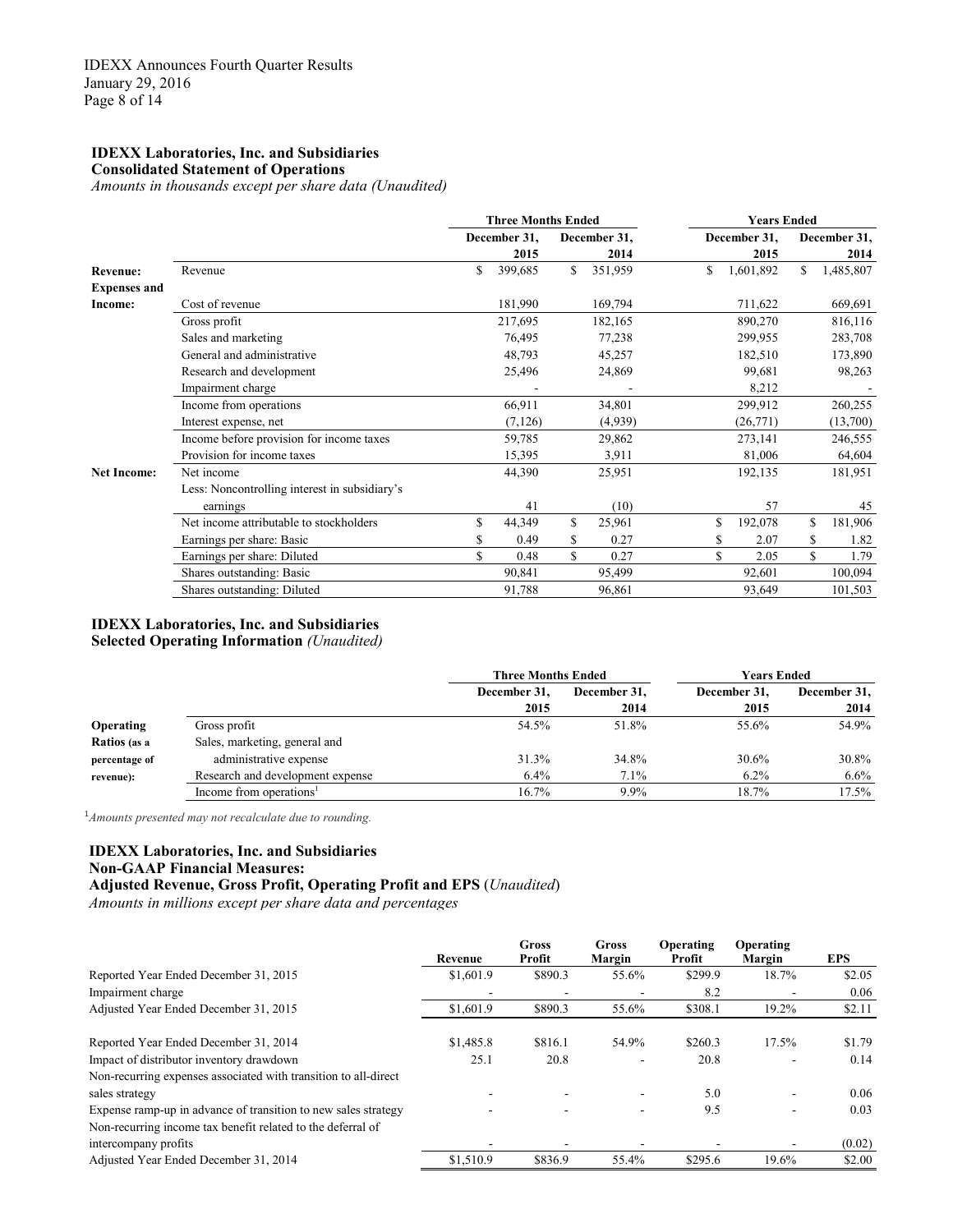**Segment Information** *Amounts in thousands (Unaudited)*

|                      |                            | <b>Three Months Ended</b> |            |    | <b>Three Months Ended</b> |            |  |  |
|----------------------|----------------------------|---------------------------|------------|----|---------------------------|------------|--|--|
|                      |                            | December 31,              | Percent of |    | December 31,              | Percent of |  |  |
|                      |                            | 2015                      | Revenue    |    | 2014                      | Revenue    |  |  |
| Revenue:             | CAG                        | \$<br>336,055             |            | \$ | 284,898                   |            |  |  |
|                      | Water                      | 24,178                    |            |    | 23,070                    |            |  |  |
|                      | <b>LPD</b>                 | 33,366                    |            |    | 36,598                    |            |  |  |
|                      | Other                      | 6,086                     |            |    | 7,393                     |            |  |  |
|                      | Total                      | \$<br>399,685             |            | \$ | 351,959                   |            |  |  |
| <b>Gross Profit:</b> | CAG                        | \$<br>175,254             | 52.2%      | \$ | 140,504                   | 49.3%      |  |  |
|                      | Water                      | 17,257                    | 71.4%      |    | 15,545                    | 67.4%      |  |  |
|                      | <b>LPD</b>                 | 20,452                    | 61.3%      |    | 22,692                    | 62.0%      |  |  |
|                      | Other                      | 2,383                     | 39.2%      |    | 4,106                     | 55.5%      |  |  |
|                      | <b>Unallocated Amounts</b> | 2,349                     | N/A        |    | (682)                     | N/A        |  |  |
|                      | Total                      | \$<br>217,695             | 54.5%      | \$ | 182,165                   | 51.8%      |  |  |
| <b>Income from</b>   |                            |                           |            |    |                           |            |  |  |
| <b>Operations:</b>   | CAG                        | \$<br>49,797              | 14.8%      | \$ | 22,431                    | $7.9\%$    |  |  |
|                      | Water                      | 10,763                    | 44.5%      |    | 9,715                     | 42.1%      |  |  |
|                      | <b>LPD</b>                 | 6,989                     | 20.9%      |    | 8,404                     | 23.0%      |  |  |
|                      | Other                      | (48)                      | $(0.8\%)$  |    | 1,345                     | 18.2%      |  |  |
|                      | <b>Unallocated Amounts</b> | (590)                     | N/A        |    | (7,094)                   | N/A        |  |  |
|                      | Total                      | \$<br>66,911              | 16.7%      | \$ | 34,801                    | $9.9\%$    |  |  |

|                      |                            | <b>Year Ended</b> |              |            | <b>Year Ended</b> |              |            |
|----------------------|----------------------------|-------------------|--------------|------------|-------------------|--------------|------------|
|                      |                            |                   | December 31, | Percent of |                   | December 31, | Percent of |
|                      |                            |                   | 2015         | Revenue    |                   | 2014         | Revenue    |
| <b>Revenue:</b>      | CAG                        | \$                | 1,356,287    |            | \$                | 1,223,064    |            |
|                      | Water                      |                   | 96,884       |            |                   | 94,725       |            |
|                      | <b>LPD</b>                 |                   | 127,143      |            |                   | 141,179      |            |
|                      | Other                      |                   | 21,578       |            |                   | 26,839       |            |
|                      | Total                      |                   | \$1,601,892  |            |                   | \$1,485,807  |            |
| <b>Gross Profit:</b> | CAG                        | \$                | 727,626      | 53.6%      | \$                | 655,197      | 53.6%      |
|                      | Water                      |                   | 68,785       | 71.0%      |                   | 62,924       | 66.4%      |
|                      | <b>LPD</b>                 |                   | 77,227       | 60.7%      |                   | 89,519       | 63.4%      |
|                      | Other                      |                   | 10,574       | 49.0%      |                   | 14,236       | 53.0%      |
|                      | <b>Unallocated Amounts</b> |                   | 6,058        | N/A        |                   | (5,760)      | N/A        |
|                      | Total                      | S                 | 890,270      | 55.6%      | S.                | 816,116      | 54.9%      |
| <b>Income from</b>   |                            |                   |              |            |                   |              |            |
| <b>Operations:</b>   | CAG                        | \$                | 231,642      | 17.1%      | \$                | 203,536      | 16.6%      |
|                      | Water                      |                   | 44,584       | 46.0%      |                   | 39,262       | 41.4%      |
|                      | <b>LPD</b>                 |                   | 24,397       | 19.2%      |                   | 33,788       | 23.9%      |
|                      | Other                      |                   | 156          | 0.7%       |                   | 2,479        | $9.2\%$    |
|                      | <b>Unallocated Amounts</b> |                   | (867)        | N/A        |                   | (18, 810)    | N/A        |
|                      | Total                      | \$                | 299,912      | 18.7%      | \$                | 260,255      | 17.5%      |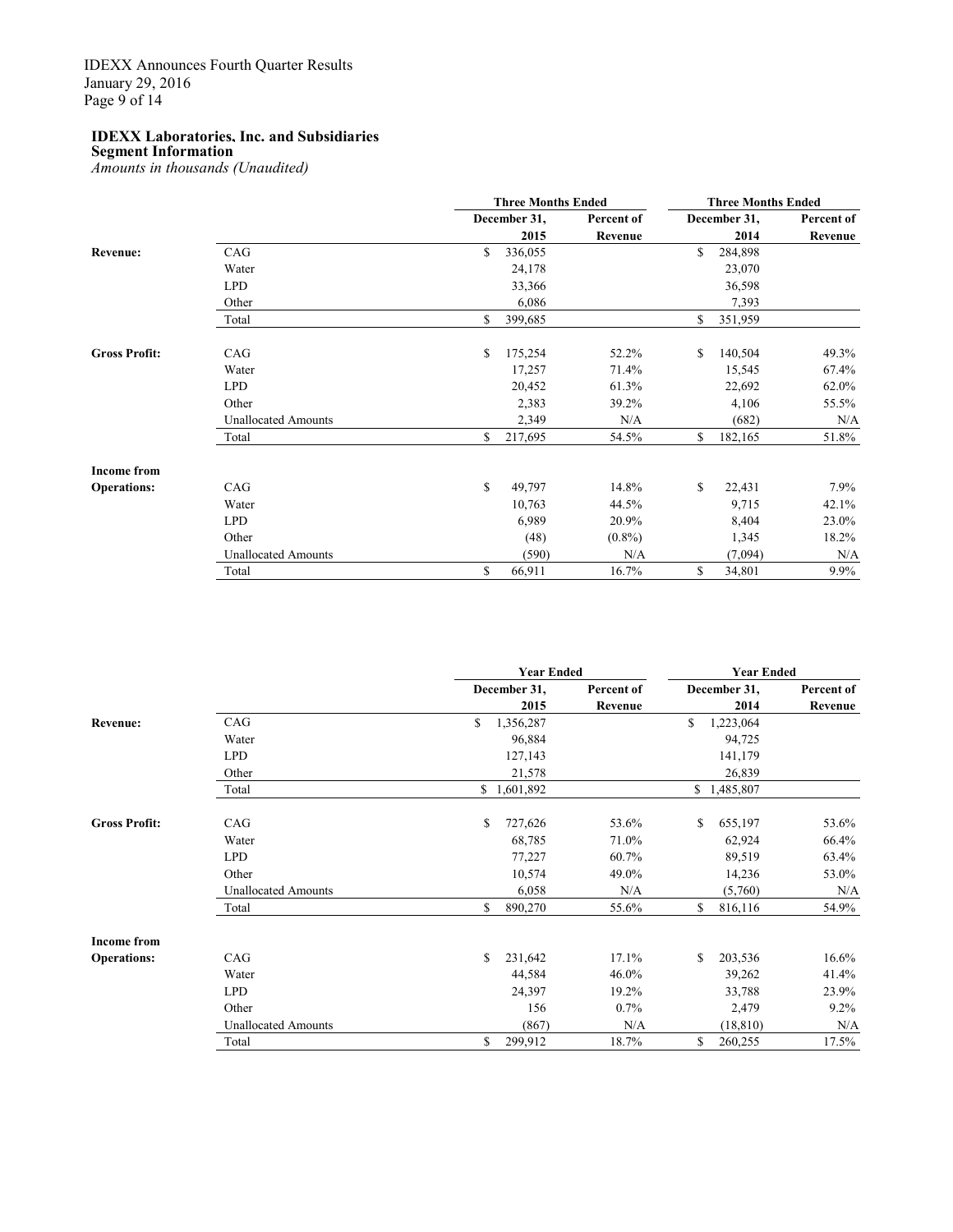**Revenues and Revenue Growth Analysis by Product and Service Categories and by Domestic and International Markets** *Amounts in thousands (Unaudited)*

|                    | Three Months Ended   |                      |                  |                      |                                              |                                                               |                                               |  |
|--------------------|----------------------|----------------------|------------------|----------------------|----------------------------------------------|---------------------------------------------------------------|-----------------------------------------------|--|
| <b>Net Revenue</b> | December 31.<br>2015 | December 31.<br>2014 | Dollar<br>Change | Percentage<br>Change | Percentage<br><b>Change from</b><br>Currency | Percentage<br><b>Change from</b><br>Acquisitions <sup>2</sup> | <b>Organic Revenue</b><br>Growth <sup>3</sup> |  |
| CAG                | 336,055 \$           | 284,898 \$           | 51.157           | 18.0%                | $(5.1\%)$                                    | $0.8\%$                                                       | $22.3\%$                                      |  |
| Water              | 24,178               | 23,070               | 1.108            | 4.8%                 | $(5.1\%)$                                    | $\overline{\phantom{a}}$                                      | 9.9%                                          |  |
| <b>LPD</b>         | 33,366               | 36,598               | (3,232)          | $(8.8\%)$            | $(10.7\%)$                                   | $\overline{\phantom{a}}$                                      | $1.9\%$                                       |  |
| Other              | 6.086                | 7.393                | (1,307)          | $(17.7\%)$           | $(0.6\%)$                                    | $\overline{\phantom{a}}$                                      | $17.1\%$                                      |  |
| Total              | 399,685              | 351,959 \$           | 47.726           | 13.6%                | $(5.7\%)$                                    | $0.7\%$                                                       | 18.6%                                         |  |

|                      |                      | <b>Three Months Ended</b> |                  |                      |                                              |                                                               |                                               |  |
|----------------------|----------------------|---------------------------|------------------|----------------------|----------------------------------------------|---------------------------------------------------------------|-----------------------------------------------|--|
| <b>Net Revenue</b>   | December 31,<br>2015 | December 31,<br>2014      | Dollar<br>Change | Percentage<br>Change | Percentage<br><b>Change from</b><br>Currencv | Percentage<br><b>Change from</b><br>Acquisitions <sup>2</sup> | <b>Organic Revenue</b><br>Growth <sup>3</sup> |  |
| <b>United States</b> | 238,595 \$           | 190.685 \$                | 47.910           | $25.1\%$             |                                              | $0.2\%$                                                       | 24.9%                                         |  |
| International        | 161.090              | 161.274                   | (184)            | $(0.1\%)$            | $(11.7\%)$                                   | $1.2\%$                                                       | $10.4\%$                                      |  |
| Total                | 399,685 \$           | 351.959 \$                | 47.726           | 13.6%                | $(5.7\%)$                                    | $0.7\%$                                                       | $18.6\%$                                      |  |

|                                                                              |  | <b>Three Months Ended</b> |  |                      |                  |                      |                                                           |                                                               |                                               |
|------------------------------------------------------------------------------|--|---------------------------|--|----------------------|------------------|----------------------|-----------------------------------------------------------|---------------------------------------------------------------|-----------------------------------------------|
| <b>Net CAG Revenue</b>                                                       |  | December 31,<br>2015      |  | December 31.<br>2014 | Dollar<br>Change | Percentage<br>Change | Percentage<br><b>Change from</b><br>Currency <sup>1</sup> | Percentage<br><b>Change from</b><br>Acquisitions <sup>2</sup> | <b>Organic Revenue</b><br>Growth <sup>3</sup> |
| CAG Diagnostics recurring revenue:                                           |  | 277,119 \$                |  | 232,059 \$           | 45,060           | 19.4%                | $(5.4\%)$                                                 | $0.9\%$                                                       | 23.9%                                         |
| VetLab consumables                                                           |  | 98.433                    |  | 76.992               | 21.441           | 27.8%                | $(6.9\%)$                                                 | $\overline{\phantom{a}}$                                      | 34.7%                                         |
| VetLab service and accessories                                               |  | 13.958                    |  | 12.970               | 988              | $7.6\%$              | $(4.9\%)$                                                 | $\overline{\phantom{a}}$                                      | 12.5%                                         |
| Rapid assay products<br>Reference laboratory diagnostic                      |  | 39.317                    |  | 26.319               | 12.998           | 49.4%                | $(4.5\%)$                                                 | -                                                             | 53.9%                                         |
| and consulting services                                                      |  | 125,411                   |  | 115,778              | 9,633            | 8.3%                 | $(4.7\%)$                                                 | $1.8\%$                                                       | 11.2%                                         |
| CAG Diagnostics capital - instruments<br>Customer information management and |  | 28.830                    |  | 24,194               | 4,636            | 19.2%                | $(8.3\%)$                                                 | ۰                                                             | $27.5\%$                                      |
| digital imaging systems                                                      |  | 30.106                    |  | 28,645               | 1,461            | $5.1\%$              | $(1.3\%)$                                                 | $1.0\%$                                                       | $5.4\%$                                       |
| Net CAG revenue                                                              |  | 336.055 \$                |  | 284.898 \$           | 51.157           | 18.0%                | $(5.1\%)$                                                 | $0.8\%$                                                       | 22.3%                                         |

<sup>1</sup> The percentage change from currency is a non-GAAP financial measure. This measure represents the percentage change in revenue resulting from the difference between the average exchange rates during the three months ended December 31, 2015 and the same period of the prior year applied to foreign currency-denominated revenues for the three months ended December 31, 2014.

<sup>2</sup> The percentage change from acquisitions is a non-GAAP financial measure. This measure represents the percentage change in revenue during the three months ended December 31, 2015 compared to the three months ended December 31, 2014 attributed to acquisitions subsequent to September 30, 2014.

<sup>3</sup> Organic revenue growth is a non-GAAP financial measure and represents the percentage change in revenue during the three months ended December 31, 2015 compared to the three months ended December 31, 2014 net of acquisitions and the effect of changes in foreign currency exchange rates.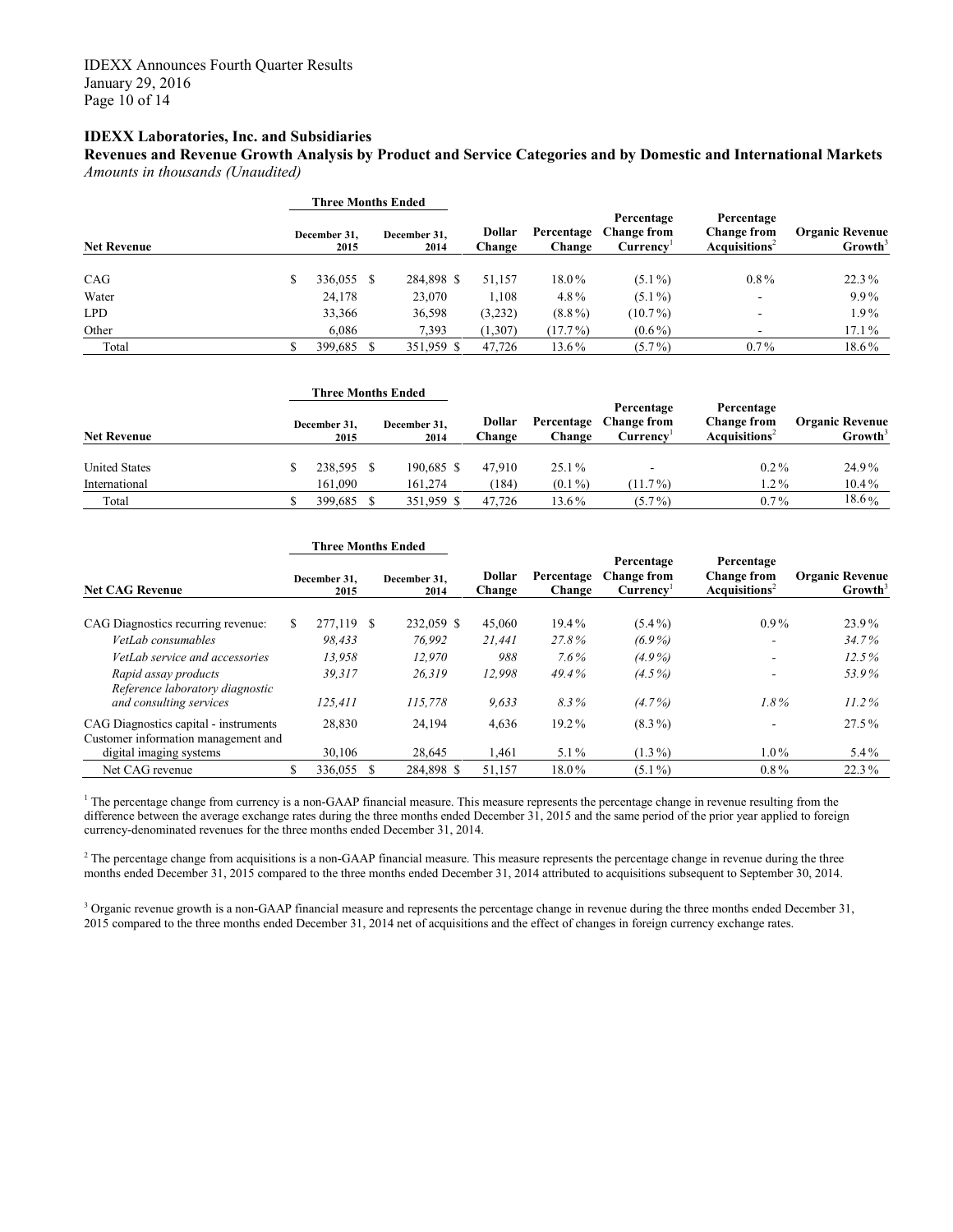**Revenues and Revenue Growth Analysis by Product and Service Categories and by Domestic and International Markets** *Amounts in thousands (Unaudited)*

|                    | Years Ended          |                      |                  |                      |                                                     |                                                               | <b>Organic Revenue</b><br>Growth <sup>3</sup> |  |
|--------------------|----------------------|----------------------|------------------|----------------------|-----------------------------------------------------|---------------------------------------------------------------|-----------------------------------------------|--|
| <b>Net Revenue</b> | December 31.<br>2015 | December 31,<br>2014 | Dollar<br>Change | Percentage<br>Change | Percentage<br><b>Change from</b><br><b>Currency</b> | Percentage<br><b>Change from</b><br>Acquisitions <sup>2</sup> |                                               |  |
| CAG                | \$1,356,287          | 1,223,064            | 33,223           | 10.9%                | $(5.6\%)$                                           | $0.8 \%$                                                      | $15.7 \%$                                     |  |
| Water              | 96,884               | 94,725               | 2,159            | $2.3\%$              | $(5.5 \%)$                                          | -                                                             | 7.8 %                                         |  |
| <b>LPD</b>         | 127,143              | 141,179              | (14,036)         | $(9.9\%)$            | (12.0 %)                                            | -                                                             | $2.1 \%$                                      |  |
| Other              | 21,578               | 26,839               | (5,261)          | $(19.6\%$            | $(0.8 \%)$                                          |                                                               | $(18.8\%)$                                    |  |
| Total              | \$1,601,892          | 1,485,807            | 116.085          | 7.8 %                | (6.2 %)                                             | $0.6\%$                                                       | 13.4%                                         |  |

|                      | Years Ended          |                      |                  |                      |                                       |                                                              |                                               |
|----------------------|----------------------|----------------------|------------------|----------------------|---------------------------------------|--------------------------------------------------------------|-----------------------------------------------|
| <b>Net Revenue</b>   | December 31,<br>2015 | December 31.<br>2014 | Dollar<br>Change | Percentage<br>Change | Percentage<br>Change from<br>Currencv | Percentage<br><b>Change from</b><br>Acquistions <sup>2</sup> | <b>Organic Revenue</b><br>Growth <sup>3</sup> |
| <b>United States</b> | 980,321              | 848,925              | 131.396          | $15.5\%$             |                                       | $0.3\%$                                                      | $15.2 \%$                                     |
| International        | 621.571              | 636.882              | (15,311)         | $(2.4 \%)$           | $(14.1\% )$                           | $1.2 \%$                                                     | $10.5 \%$                                     |
| Total                | 1,601,892            | ,485,807             | 16.085           | 7.8 %                | $(6.2 \%)$                            | $0.6\%$                                                      | 13.4%                                         |

|                                                                | <b>Years Ended</b> |                      |  |                      |                  |                      |                                                           |                                                              |                                               |  |
|----------------------------------------------------------------|--------------------|----------------------|--|----------------------|------------------|----------------------|-----------------------------------------------------------|--------------------------------------------------------------|-----------------------------------------------|--|
| <b>Net CAG Revenue</b>                                         |                    | December 31.<br>2015 |  | December 31.<br>2014 | Dollar<br>Change | Percentage<br>Change | Percentage<br><b>Change from</b><br>Currence <sup>T</sup> | Percentage<br><b>Change from</b><br>Acquistions <sup>2</sup> | <b>Organic Revenue</b><br>Growth <sup>3</sup> |  |
| CAG Diagnostics recurring revenue:                             | S.                 | $.146,527$ \$        |  | 1,039,252 \$         | 107,275          | $10.3\%$             | $(5.8\%)$                                                 | $0.6\%$                                                      | $15.5\%$                                      |  |
| VetLab consumables                                             |                    | 396.526              |  | 341.407              | 55,119           | $16.1\%$             | $(7.1\%)$                                                 | ۰                                                            | $23.2\%$                                      |  |
| VetLab service and accessories                                 |                    | 55.176               |  | 53.006               | 2,170            | $4.1\%$              | $(5.9\%)$                                                 | $\overline{\phantom{a}}$                                     | $10.0\%$                                      |  |
| Rapid assay products<br>Reference laboratory diagnostic        |                    | 182.670              |  | 165.646              | 17,023           | $10.3\%$             | $(3.0\%)$                                                 | ۰                                                            | 13.3%                                         |  |
| and consulting services                                        |                    | 512.155              |  | 479.193              | 32.963           | $6.9\%$              | $(5.8\%)$                                                 | $1.3\%$                                                      | 11.4%                                         |  |
| CAG Diagnostics capital - instruments                          |                    | 99,001               |  | 79.993               | 19,008           | 23.8%                | $(10.4\%)$                                                |                                                              | 34.2%                                         |  |
| Customer information management and<br>digital imaging systems |                    | 110.759              |  | 103.819              | 6,940            | $6.7\%$              | $(0.9\%)$                                                 | $2.6\%$                                                      | $5.0\%$                                       |  |
| Net CAG revenue                                                |                    | 1,356,287            |  | $.223.064$ \$        | 133.223          | $10.9\%$             | $(5.6\%)$                                                 | $0.8\%$                                                      | 15.7%                                         |  |

 $1$  The percentage change from currency is a non-GAAP financial measure. This measure represents the percentage change in revenue resulting from the difference between the average exchange rates during the year ended December 31, 2015 and the same period of the prior year applied to foreign currency-<br>difference between the average exchange rates during the year ended D denominated revenues for the year ended December 31, 2014.

<sup>2</sup> The percentage change from acquisitions is a non-GAAP financial measure. This measure represents the percentage change in revenue during the year ended December 31, 2015 compared to the year ended December 31, 2014 attributed to acquisitions subsequent to December 31, 2013.

<sup>3</sup> Organic revenue growth is a non-GAAP financial measure and represents the percentage change in revenue during the year ended December 31, 2015 compared to the year ended December 31, 2014 net of acquisitions and the effect of changes in foreign currency exchange rates.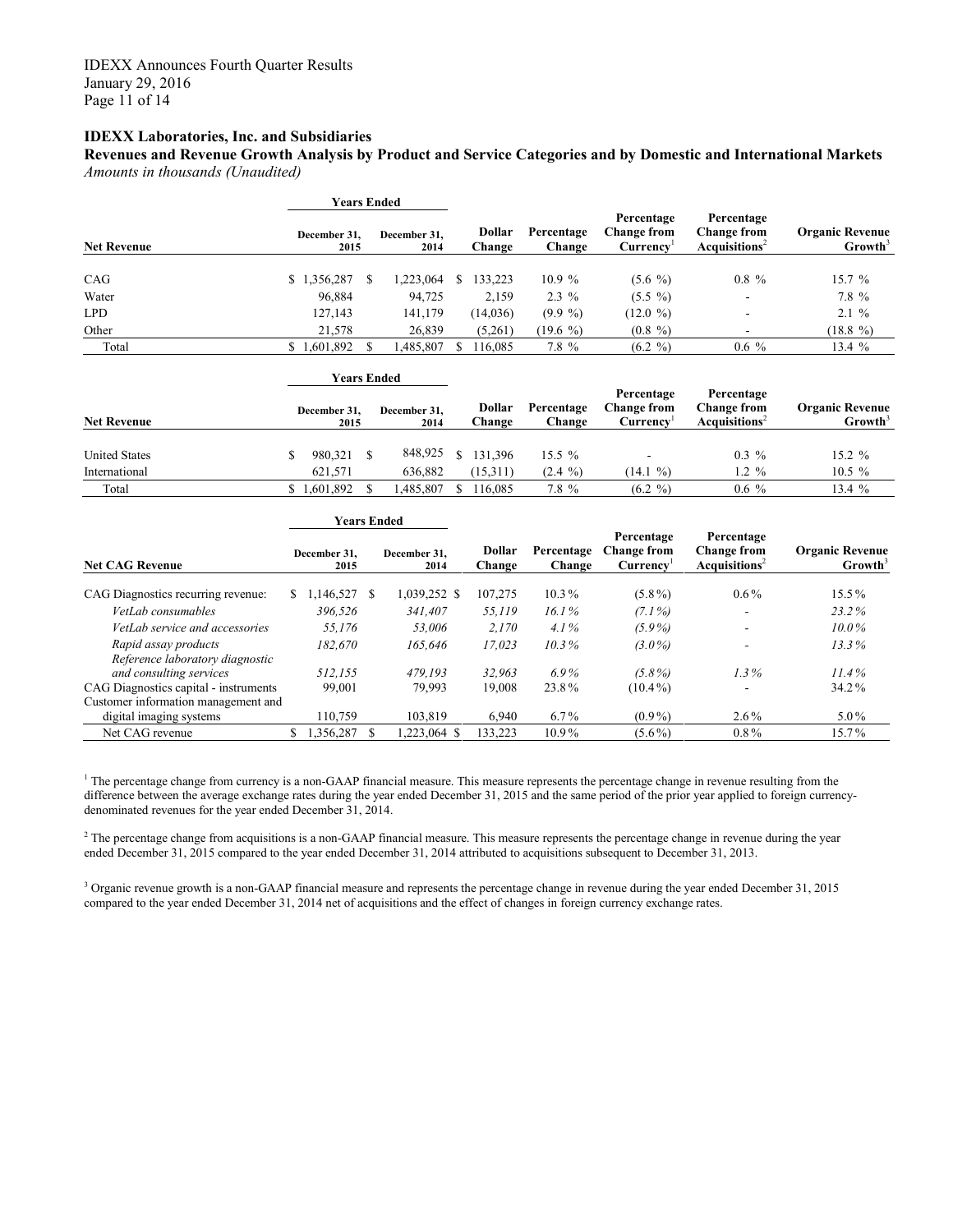**Consolidated Balance Sheet**

*Amounts in thousands (Unaudited)*

|                        |                                            | December 31,    |               | December 31, |
|------------------------|--------------------------------------------|-----------------|---------------|--------------|
|                        |                                            | 2015            |               | 2014         |
| Assets:                | <b>Current Assets:</b>                     |                 |               |              |
|                        | Cash and cash equivalents                  | \$<br>128,994   | <sup>\$</sup> | 322,536      |
|                        | Marketable securities                      | 213,591         |               |              |
|                        | Accounts receivable, net                   | 188,318         |               | 152,380      |
|                        | Inventories                                | 188,833         |               | 160,342      |
|                        | Other current assets                       | 101,898         |               | 124,140      |
|                        | <b>Total current assets</b>                | 821,634         |               | 759,398      |
|                        | Property and equipment, net                | 333,026         |               | 303,587      |
|                        | Other long-term assets, net                | 320,333         |               | 321,226      |
|                        | <b>Total assets</b>                        | \$<br>1,474,993 | S             | 1,384,211    |
| <b>Liabilities and</b> |                                            |                 |               |              |
| Stockholders'          |                                            |                 |               |              |
| <b>Equity</b>          |                                            |                 |               |              |
| (Deficit):             | <b>Current Liabilities:</b>                |                 |               |              |
|                        | Accounts payable                           | \$<br>52,648    | <sup>\$</sup> | 44,743       |
|                        | Accrued liabilities                        | 205,530         |               | 195,351      |
|                        | Line of credit                             | 573,000         |               | 549,000      |
|                        | Deferred revenue                           | 25,583          |               | 31,812       |
|                        | <b>Total current liabilities</b>           | 856,761         |               | 820,906      |
|                        | Long-term debt                             | 597,085         |               | 350,000      |
|                        | Other long-term liabilities                | 105,142         |               | 95,716       |
|                        | Total long-term liabilities                | 702,227         |               | 445,716      |
|                        |                                            |                 |               |              |
|                        | Total stockholders' equity                 | (84, 125)       |               | 117,516      |
|                        | Noncontrolling interest                    | 130             |               | 73           |
|                        | Total equity (deficit)                     | (83,995)        |               | 117,589      |
|                        | Total liabilities and stockholders' equity | \$<br>1,474,993 | S             | 1,384,211    |
|                        |                                            |                 |               |              |

#### **IDEXX Laboratories, Inc. and Subsidiaries Selected Balance Sheet Information** *(Unaudited)*

|                      |                              | December 31, | September 30, | <b>June 30,</b> | March 31. | December 31, |
|----------------------|------------------------------|--------------|---------------|-----------------|-----------|--------------|
|                      |                              | 2015         | 2015          | 2015            | 2015      | 2014         |
| <b>Selected</b>      |                              |              |               |                 |           |              |
| <b>Balance Sheet</b> | Days sales outstanding       | 43.3         | 43.8          | 43.7            | 41.6      | 40.6         |
| Information:         | Inventory turns <sup>2</sup> |              |               |                 | 1.6       |              |

<sup>1</sup> Days sales outstanding represents the average of the accounts receivable balances at the beginning and end of each quarter divided by revenue for that quarter, the result of which is then multiplied by 91.25 days.

<sup>2</sup> Inventory turns represent inventory-related cost of product sales for the twelve months preceding each quarter-end divided by the inventory balance at the end of the quarter.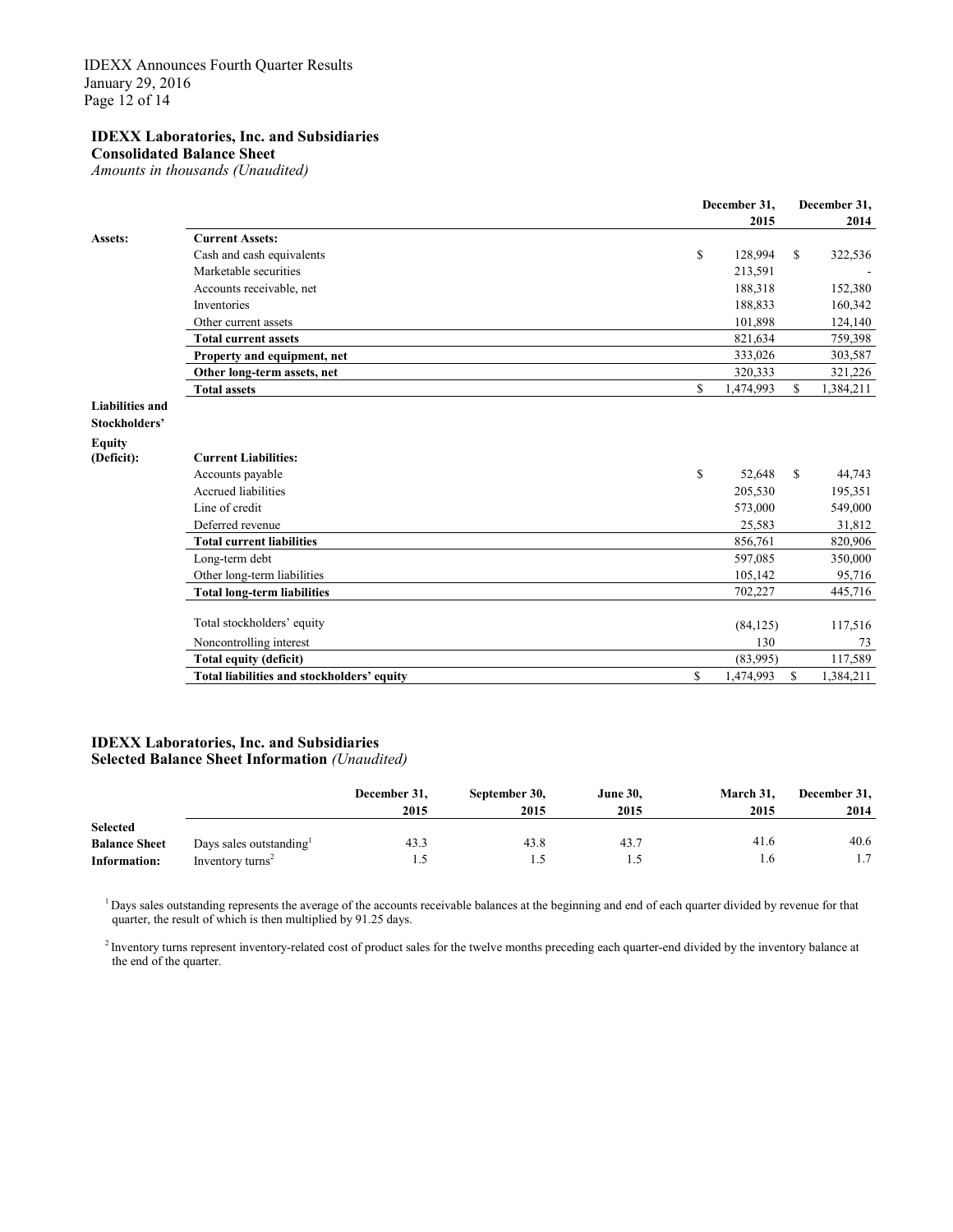**Consolidated Statement of Cash Flows** 

*Amounts in thousands (Unaudited)*

|                   |                                                                               | <b>Years Ended</b> |                |
|-------------------|-------------------------------------------------------------------------------|--------------------|----------------|
|                   |                                                                               | December 31,       | December 31,   |
|                   |                                                                               | 2015               | 2014           |
| <b>Operating:</b> | <b>Cash Flows from Operating Activities:</b>                                  |                    |                |
|                   | Net income                                                                    | \$.<br>192,135     | \$.<br>181,951 |
|                   | Non-cash charges                                                              | 105,355            | 79,691         |
|                   | Changes in assets and liabilities                                             | (69, 811)          | (9,718)        |
|                   | Tax benefit from share-based compensation arrangements                        | (11,315)           | (16,078)       |
|                   | Net cash provided by operating activities                                     | 216,364            | 235,846        |
| <b>Investing:</b> | <b>Cash Flows from Investing Activities:</b>                                  |                    |                |
|                   | Purchases of property and equipment                                           | (82,921)           | (60, 523)      |
|                   | Purchase of marketable securities                                             | (271,958)          |                |
|                   | Proceeds from the sale and maturities of marketable securities                | 56,775             |                |
|                   | Acquisitions of intangible assets                                             |                    | (175)          |
|                   | Proceeds from sale of equity investment                                       |                    | 5,400          |
|                   | Acquisitions of a business, net of cash acquired                              | (10,302)           | (25, 115)      |
|                   | Net cash used by investing activities                                         | (308, 406)         | (80, 413)      |
| <b>Financing:</b> | <b>Cash Flows from Financing Activities:</b>                                  |                    |                |
|                   | Borrowings on revolving credit facilities, net                                | 24,000             | 272,000        |
|                   | Issuance of long-term debt                                                    | 250,097            | 200,000        |
|                   | Payment of notes payable                                                      |                    | (1, 394)       |
|                   | Repurchases of common stock                                                   | (401,981)          | (618, 158)     |
|                   | Debt issue costs                                                              | (1,380)            | (1,406)        |
|                   | Proceeds from the exercise of stock options and employee stock purchase plans | 22,397             | 29,442         |
|                   | Tax benefit from share-based compensation arrangements                        | 11,315             | 16,078         |
|                   | Net cash used by financing activities                                         | (95, 552)          | (103, 438)     |
|                   | Net effect of changes in exchange rates on cash                               | (5,948)            | (8,517)        |
|                   | Net (decrease) increase in cash and cash equivalents                          | (193, 542)         | 43,478         |
|                   | Cash and cash equivalents, beginning of period                                | 322,536            | 279,058        |
|                   | Cash and cash equivalents, end of period                                      | \$<br>128,994      | \$<br>322,536  |

#### **IDEXX Laboratories, Inc. and Subsidiaries Free Cash Flow**<sup>1</sup>

*Amounts in thousands (Unaudited)*

|                  |                                                                                              | <b>Years Ended</b> |                      |  |                      |
|------------------|----------------------------------------------------------------------------------------------|--------------------|----------------------|--|----------------------|
|                  |                                                                                              |                    | December 31.<br>2015 |  | December 31.<br>2014 |
| <b>Free Cash</b> |                                                                                              |                    |                      |  |                      |
| <b>Flow:</b>     | Net cash provided by operating activities                                                    |                    | 216.364              |  | 235,846              |
|                  | Financing cash flows attributable to tax benefits from share-based compensation arrangements |                    | 11,315               |  | 16,078               |
|                  | Investing cash flows attributable to purchases of property and equipment                     |                    | (82,921)             |  | (60, 523)            |
|                  | Free cash flow                                                                               |                    | 144,758              |  | 191,401              |

<sup>1</sup> Free cash flow is a non-GAAP financial measure and is calculated from cash generated from operations, excluding tax benefits attributable to share-based compensation arrangements, reduced by the Company's investments in fixed assets. Management believes free cash flow is a useful measure because it indicates the cash the operations of the business are generating after appropriate reinvestment for recurring investments in fixed assets that are required to operate the business. Management also believes this is a common financial measure useful to further evaluate the results of operations.